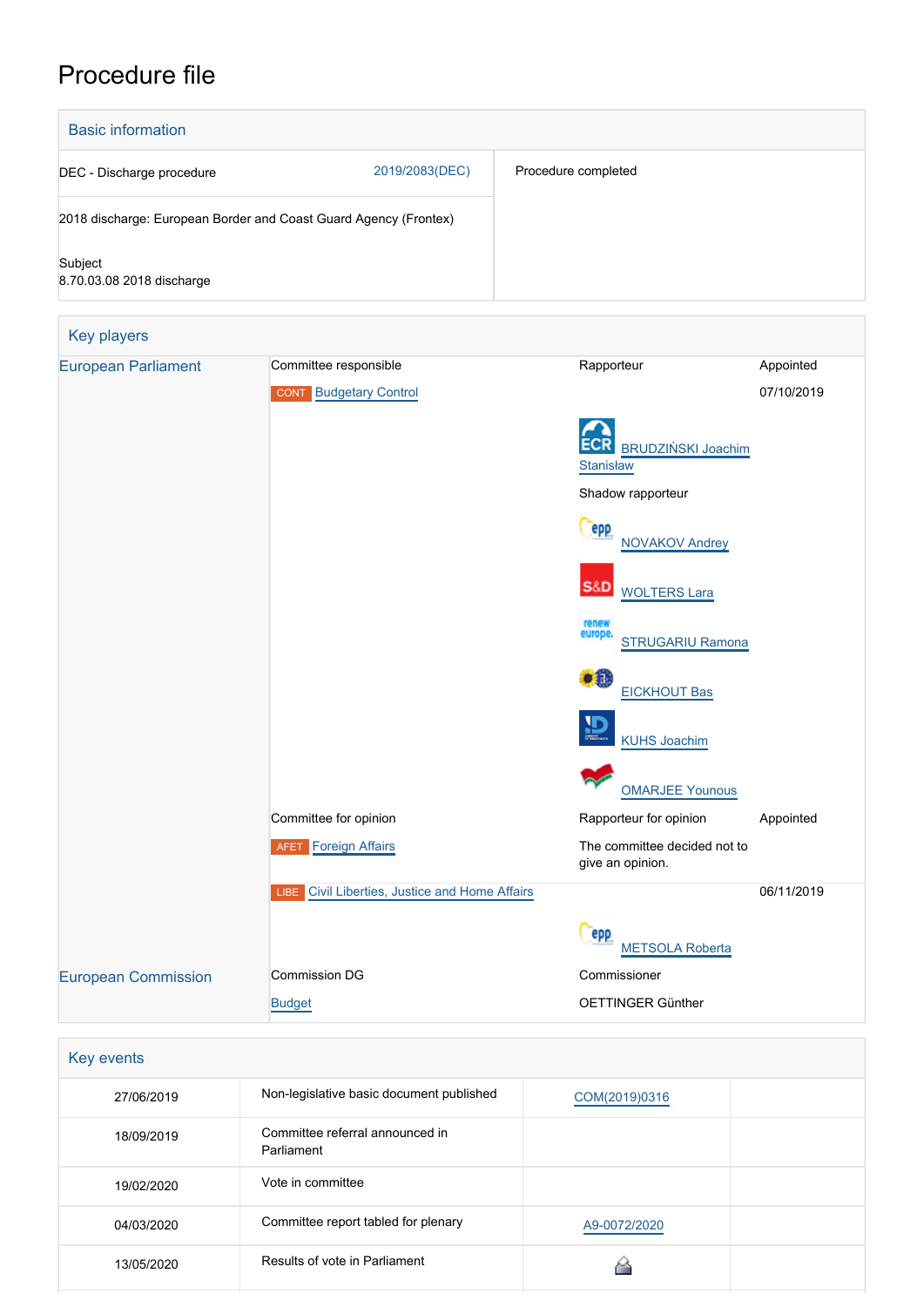| 13/05/2020 | Decision by Parliament                  | T9-0117/2020 | Summary |
|------------|-----------------------------------------|--------------|---------|
| 13/05/2020 | End of procedure in Parliament          |              |         |
| 11/12/2020 | Final act published in Official Journal |              |         |

| <b>Technical information</b> |                           |  |  |  |
|------------------------------|---------------------------|--|--|--|
| Procedure reference          | 2019/2083(DEC)            |  |  |  |
| Procedure type               | DEC - Discharge procedure |  |  |  |
| Stage reached in procedure   | Procedure completed       |  |  |  |
| Committee dossier            | CONT/9/00832              |  |  |  |

## Documentation gateway

| Non-legislative basic document                         |      | COM(2019)0316 | 27/06/2019 | EC. |         |
|--------------------------------------------------------|------|---------------|------------|-----|---------|
| Committee draft report                                 |      | PE639.855     | 13/12/2019 | EP  |         |
| Committee opinion                                      | LIBE | PE643,088     | 30/01/2020 | EP  |         |
| Amendments tabled in committee                         |      | PE645.056     | 31/01/2020 | EP  |         |
| Supplementary non-legislative basic<br>document        |      | 05761/2020    | 06/02/2020 | CSL |         |
| Committee report tabled for plenary, single<br>reading |      | A9-0072/2020  | 04/03/2020 | EP  |         |
| Text adopted by Parliament, single reading             |      | T9-0117/2020  | 13/05/2020 | EP  | Summary |

## Final act

Budget 2020/1975 [OJ L 417 11.12.2020, p. 0444](https://eur-lex.europa.eu/legal-content/EN/TXT/?uri=OJ:L:2020:417:TOC)

# 2018 discharge: European Border and Coast Guard Agency (Frontex)

The European Parliament decided to grant discharge to the Executive Director of the European Border and Coast Guard Agency for the financial year 2018 and to approve the closure of the accounts for the financial year in question.

Noting that the Court of Auditors has stated that it has obtained reasonable assurances that the Agencys annual accounts for the financial year 2018 are reliable and that the underlying transactions are legal and regular, Parliament adopted by 588 votes to 95 with 10 abstentions, a resolution containing a series of recommendations, which form an integral part of the decision on discharge and which add to the general recommendations set out in the [resolution](https://oeil.secure.europarl.europa.eu/oeil/popups/ficheprocedure.do?lang=en&reference=2019/2098(DEC)) on performance, financial management and control of EU agencies:

#### Agencys financial statements

The final budget of the European Border and Coast Guard Agency for the financial year 2018 was EUR 288 663 520, representing an increase of 2.89 % compared to 2017.

#### Budget and financial management

Budget monitoring efforts during the financial year 2018 resulted in a budget implementation rate of 98.37 %, representing a slight increase of 0.74 % compared to 2017. Parliament noted with concern that the payment appropriations execution rate was low at 69.69 %, representing an increase of 3.27 % compared to 2017.

In 2018, the Agency had financing agreements with cooperating countries for operational activities, representing 59 % of the Agencys budget.

#### Carry-overs

It is noted that the Agencys budgetary carry-overs to 2019 amounted to EUR 83 000 000 (29 %), a slightly lower percentage than in the previous year. The rate of cancelled carry-overs to 2018 was EUR 11 000 000 (12 %), somewhat lower in relative terms than the previous year. The main reasons for carry-overs and cancellations were challenges arising from the staff establishment plan regarding the number and profile of staff, the delay to the launch of the building project for the Agencys new premises, the multi-annual nature of information and communications technology projects, and the overestimation of the scale and cost of activities from cooperating countries.